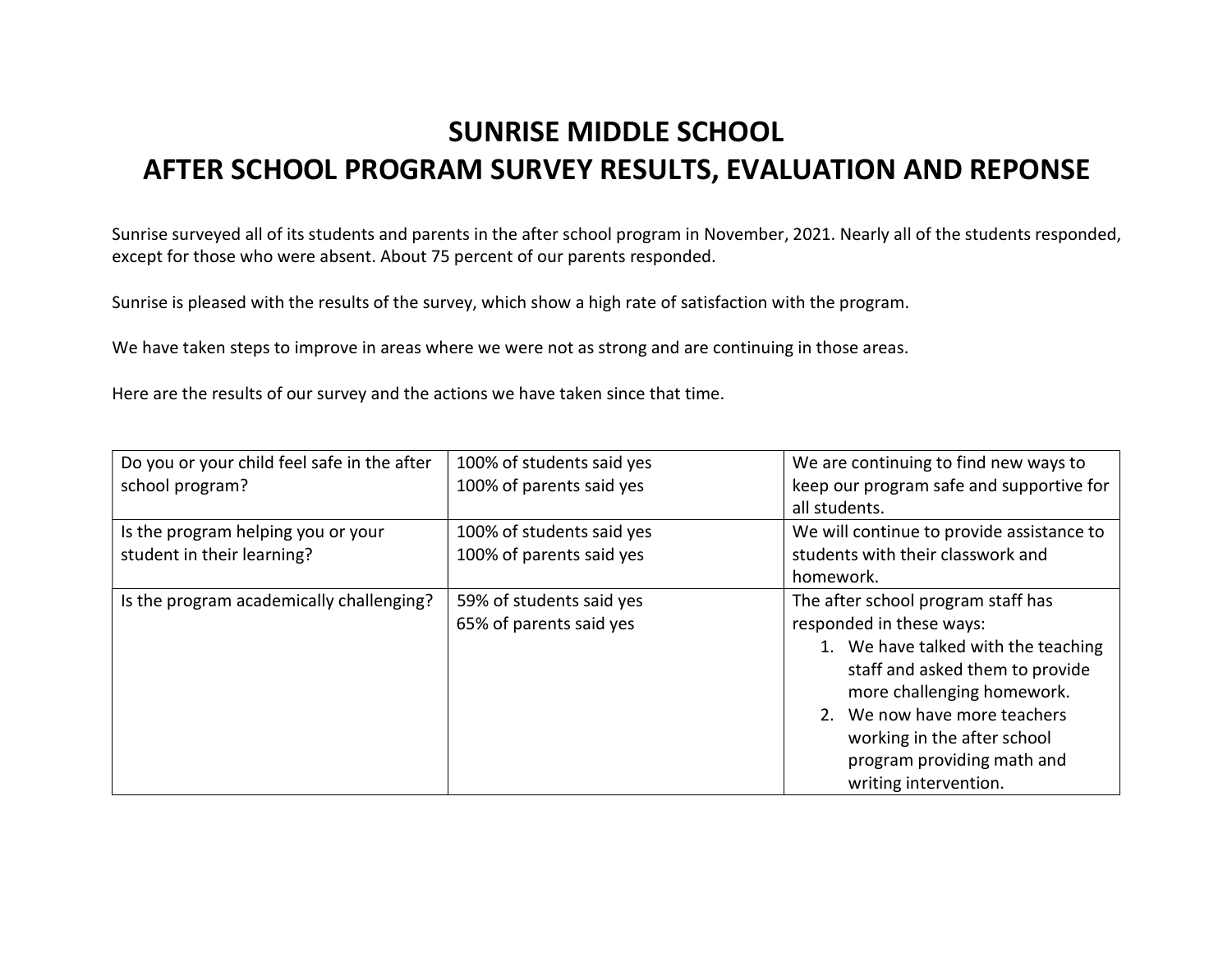| complete all of their homework<br>before they may go outside for<br>recreation and sports.<br>4. We have started to devote time<br>each Wednesday to checking<br>student backpacks and making<br>sure they are well organized and<br>that homework is being turned in.<br>This now also is required before<br>students can go out to play.<br>5. After school program staff are<br>spending some time in the day<br>program learning more about<br>what their students are learning.<br>This translates into better help<br>during the after school program.<br>Does the program help the students<br>87% of students said yes<br>Since the November 2021 survey, the<br>develop leadership skills?<br>90% of parents said yes<br>program has instituted more<br>opportunities for leadership growth.<br>Students have various responsibilities in<br>running the program. Aimee Cheng was<br>hired to run a leadership group for the 5 <sup>th</sup><br>to 7 <sup>th</sup> graders. They plan activities and<br>events. The day program 8 <sup>th</sup> grade |  |                                       |
|----------------------------------------------------------------------------------------------------------------------------------------------------------------------------------------------------------------------------------------------------------------------------------------------------------------------------------------------------------------------------------------------------------------------------------------------------------------------------------------------------------------------------------------------------------------------------------------------------------------------------------------------------------------------------------------------------------------------------------------------------------------------------------------------------------------------------------------------------------------------------------------------------------------------------------------------------------------------------------------------------------------------------------------------------------------|--|---------------------------------------|
|                                                                                                                                                                                                                                                                                                                                                                                                                                                                                                                                                                                                                                                                                                                                                                                                                                                                                                                                                                                                                                                                |  | 3. We make sure the students          |
|                                                                                                                                                                                                                                                                                                                                                                                                                                                                                                                                                                                                                                                                                                                                                                                                                                                                                                                                                                                                                                                                |  |                                       |
|                                                                                                                                                                                                                                                                                                                                                                                                                                                                                                                                                                                                                                                                                                                                                                                                                                                                                                                                                                                                                                                                |  |                                       |
|                                                                                                                                                                                                                                                                                                                                                                                                                                                                                                                                                                                                                                                                                                                                                                                                                                                                                                                                                                                                                                                                |  |                                       |
|                                                                                                                                                                                                                                                                                                                                                                                                                                                                                                                                                                                                                                                                                                                                                                                                                                                                                                                                                                                                                                                                |  |                                       |
|                                                                                                                                                                                                                                                                                                                                                                                                                                                                                                                                                                                                                                                                                                                                                                                                                                                                                                                                                                                                                                                                |  |                                       |
|                                                                                                                                                                                                                                                                                                                                                                                                                                                                                                                                                                                                                                                                                                                                                                                                                                                                                                                                                                                                                                                                |  |                                       |
|                                                                                                                                                                                                                                                                                                                                                                                                                                                                                                                                                                                                                                                                                                                                                                                                                                                                                                                                                                                                                                                                |  |                                       |
|                                                                                                                                                                                                                                                                                                                                                                                                                                                                                                                                                                                                                                                                                                                                                                                                                                                                                                                                                                                                                                                                |  |                                       |
|                                                                                                                                                                                                                                                                                                                                                                                                                                                                                                                                                                                                                                                                                                                                                                                                                                                                                                                                                                                                                                                                |  |                                       |
|                                                                                                                                                                                                                                                                                                                                                                                                                                                                                                                                                                                                                                                                                                                                                                                                                                                                                                                                                                                                                                                                |  |                                       |
|                                                                                                                                                                                                                                                                                                                                                                                                                                                                                                                                                                                                                                                                                                                                                                                                                                                                                                                                                                                                                                                                |  |                                       |
|                                                                                                                                                                                                                                                                                                                                                                                                                                                                                                                                                                                                                                                                                                                                                                                                                                                                                                                                                                                                                                                                |  |                                       |
|                                                                                                                                                                                                                                                                                                                                                                                                                                                                                                                                                                                                                                                                                                                                                                                                                                                                                                                                                                                                                                                                |  |                                       |
|                                                                                                                                                                                                                                                                                                                                                                                                                                                                                                                                                                                                                                                                                                                                                                                                                                                                                                                                                                                                                                                                |  |                                       |
|                                                                                                                                                                                                                                                                                                                                                                                                                                                                                                                                                                                                                                                                                                                                                                                                                                                                                                                                                                                                                                                                |  |                                       |
|                                                                                                                                                                                                                                                                                                                                                                                                                                                                                                                                                                                                                                                                                                                                                                                                                                                                                                                                                                                                                                                                |  |                                       |
|                                                                                                                                                                                                                                                                                                                                                                                                                                                                                                                                                                                                                                                                                                                                                                                                                                                                                                                                                                                                                                                                |  |                                       |
|                                                                                                                                                                                                                                                                                                                                                                                                                                                                                                                                                                                                                                                                                                                                                                                                                                                                                                                                                                                                                                                                |  |                                       |
|                                                                                                                                                                                                                                                                                                                                                                                                                                                                                                                                                                                                                                                                                                                                                                                                                                                                                                                                                                                                                                                                |  |                                       |
|                                                                                                                                                                                                                                                                                                                                                                                                                                                                                                                                                                                                                                                                                                                                                                                                                                                                                                                                                                                                                                                                |  |                                       |
|                                                                                                                                                                                                                                                                                                                                                                                                                                                                                                                                                                                                                                                                                                                                                                                                                                                                                                                                                                                                                                                                |  |                                       |
|                                                                                                                                                                                                                                                                                                                                                                                                                                                                                                                                                                                                                                                                                                                                                                                                                                                                                                                                                                                                                                                                |  |                                       |
|                                                                                                                                                                                                                                                                                                                                                                                                                                                                                                                                                                                                                                                                                                                                                                                                                                                                                                                                                                                                                                                                |  |                                       |
|                                                                                                                                                                                                                                                                                                                                                                                                                                                                                                                                                                                                                                                                                                                                                                                                                                                                                                                                                                                                                                                                |  |                                       |
|                                                                                                                                                                                                                                                                                                                                                                                                                                                                                                                                                                                                                                                                                                                                                                                                                                                                                                                                                                                                                                                                |  | leadership group also does activities |
| during the after school program, such as                                                                                                                                                                                                                                                                                                                                                                                                                                                                                                                                                                                                                                                                                                                                                                                                                                                                                                                                                                                                                       |  |                                       |
| preparing for the Valentines Day dance.                                                                                                                                                                                                                                                                                                                                                                                                                                                                                                                                                                                                                                                                                                                                                                                                                                                                                                                                                                                                                        |  |                                       |
| We will conduct more heath-related talks<br>Does the program promote healthy<br>83% of students said yes                                                                                                                                                                                                                                                                                                                                                                                                                                                                                                                                                                                                                                                                                                                                                                                                                                                                                                                                                       |  |                                       |
| eating and exercise?<br>96% of parents said yes<br>and activities in the after school program.                                                                                                                                                                                                                                                                                                                                                                                                                                                                                                                                                                                                                                                                                                                                                                                                                                                                                                                                                                 |  |                                       |